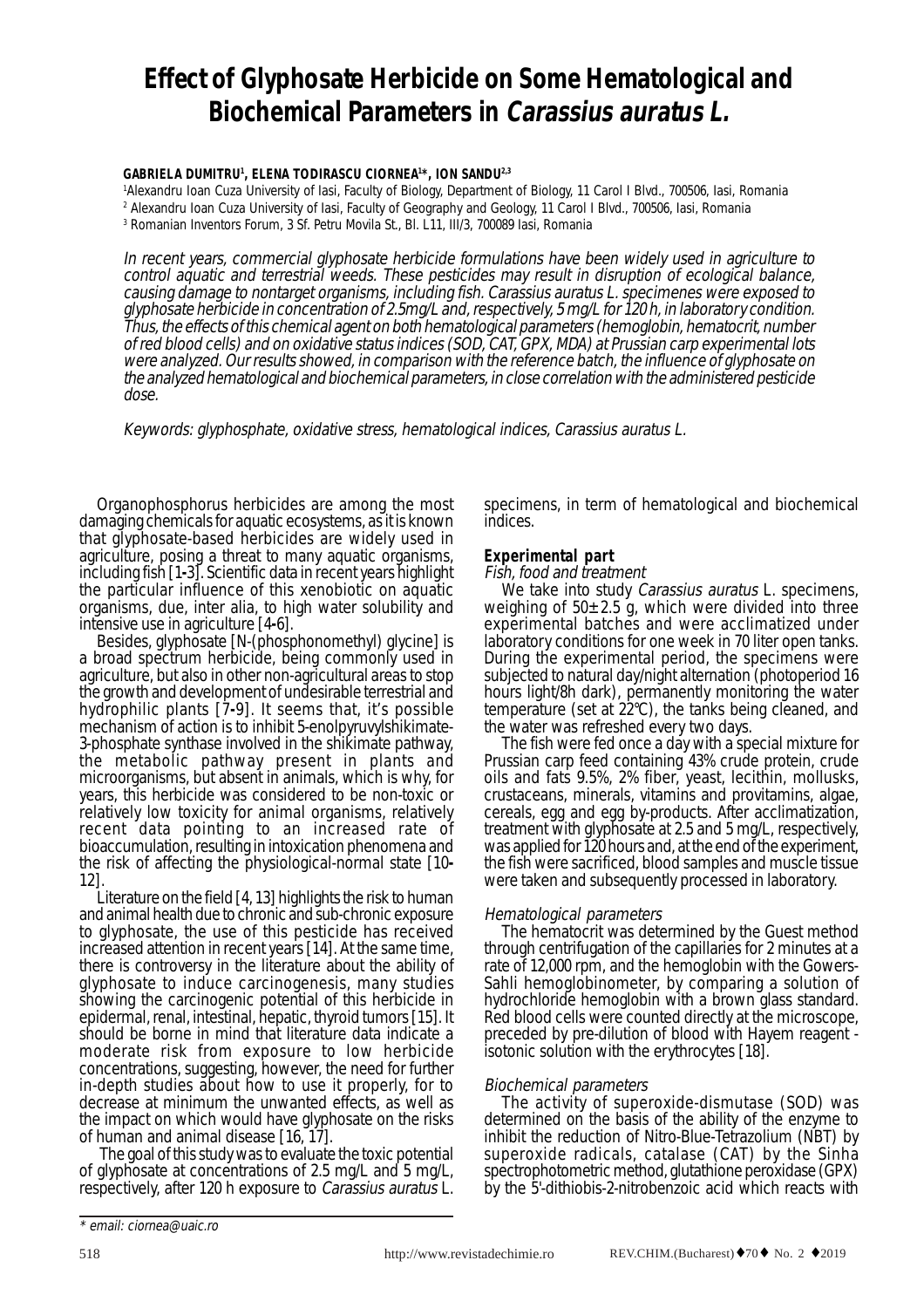the remaining reduced glutathione forming a complex colored in yellow, the malondialdehyde concentration (MDA) by the 2-thiobarbituric acid method and proteins concentration by the Bradford method [19-21].

### **Results and discussions**

Literature on the filed suggests that glyphosate, considered to be non-toxic to humans and animals so far [22], can bioaccumulate in animal organisms leading to intoxication, various degrees of disease and types of multiple diseases [23-25]. Moreover, the excessive use of glyphosate-based pesticides in agriculture has led to the disruption of the health of the aquatic environment, the increase in the bioaccumulation rate being due to the high

solubility of this compound in water [5, 6].<br>Kreutz *et al.* [26] highlights that hematological parameters can be affected by stress factors and pollutants from water, the authors point out that massive use of glyphosate in agriculture determines its presence in soil and water and is, therefore, indirectly an impediment to fish production, aquatic organisms being more susceptible

Considering that the evaluation of fish blood parameters could be a useful tool to understand the impact of herbicide and pesticide chemical compounds on population health, a first objective of our study was the determination of hematocrit, hemoglobin and red blood cells in the experimental groups of *Carassius auratus*.

Hematocrit values in the blood of the specimens from the reference group reached the median threshold of  $25.15 \pm 1.02\%$  (table 1), while in the variants treated with glyphosate herbicide in the concentration of 2.5 and 5.0 mg/L, respectively, values mean of  $24.95 \pm 0.5\%$  and  $24.2 \pm 0.4\%$ , respectively, was estimated. The results obtained in what concerns the hematocrit values in Prussian carp individuals' concord with the literature data [27] which show slightly lower values for glyphosate application compared to the control group, the influence of the pesticide on hematological parameters reflecting a moderate hemorrhagic anemia.

The hemoglobin, a respiratory pigment that helps to maintain the acid-base balance of the body, is a hemoprotein that is part of, along with catalase, peroxidase and chloroplastins, from class of porphyrin chromoproteins and is consisting of a protein component - globin and a prosthetic component - hem [28]. The mean hemoglobin concentration was highlighted in the Prussian carp from the reference batch  $(10.26 \pm 0.58 \text{ g/dL})$ , and the lowest of  $8.98\pm0.64$  g/dL was found in the experimental variant containing  $\bar{2}$ .5 mg glyphosate/L, while in the treated group with a herbicide concentration of 5 mg/L, hemoglobinemia reached the level of  $9.32 \pm 0.75$  g/dL.

The average number of erythrocytes slightly decreased from the control variant to the highest glyphosate concentration used, the values being of  $1.93 \pm 0.04$  mL/ mm $^3$  in the control group, 1.89 $\pm 0.05$  mL/mm $^3$  in the sample containing 2.5 mg glyphosate/L water and  $1.72\pm0.08$  million/mm<sup>3</sup> for the variant treated with 5 mg of glyphosate/L.

Our results are in line with literature data that noticed severe hematological changes in treated fish, anemia can be occur due to inhibition of erythrocytes production, but also of hemodilution, a condition state that is reflected by the reduction of hematological parameters values [29-31].

The oxidative stress is an indispensable component of aquatic life, the reactive oxygen species (ROS) being the result of various physiological-normal processes, and appearing even more so as a direct effect of xenobiotisc action by altering certain biochemical mechanisms such as electron transport at the membrane level, facilitation of Fenton reaction, inactivation of antioxidant enzymes and

depletion of free scavengers [32]. The most important enzymes involved in cell detoxification are SOD, CAT, GPX and a series of transferases, xanthine oxidase and glucose 6-phosphate dehydrogenase.

In individuals treated with 2.5 and 5.0 mg/L glyphosate, the SOD activity, an oxidoreductase involved in the first line of defense against free radicals, reached an average thresholds of  $51.35 \pm 1.623$  USOD/mg protein and, respectively, 40.64±1.88 USOD/mg protein, as compared to the control group, where the enzyme recorded an average activity of  $45.68 \pm 1.514$  USOD/mg protein (fig. 1). Decreased activity in the samples treated with the maximum pesticide concentration may be due to massive transitory hydrogen peroxide accumulation at the tissue level, our results may be correlated with those from the literature data which show variations in the enzyme activity in the treated groups as compared to the reference variant [33].



If SOD is responsible for catalyzing the conversion of the superoxide anion into hydrogen peroxide, it then degrades into water and molecular oxygen following CAT action, the two enzymes constituting a family present mainly in peroxisomes.

The CAT activity in the control group (fig. 2) achieved an average activity level of  $68.27 \pm 1.812$  UCAT/mg protein, whereas in the experimental variant with a 2.5 mg glyphosate/L concentration, the enzyme exhibited an average activity of  $59.48 \pm 2.843$  UCAT/mg protein, so that at the maximum herbicide concentration, it achieves an

activity threshold of  $52.19 \pm 1.537$  UCAT/mg protein.<br>A series of literature studies [34] show a significant increase in CAT activity in close dependence on the type of herbicide applied, the exposure period and its concentration in the environment, while other authors [35, 36] signal a 45% decrease in the activity of this oxidoreductase compared to the reference group.

|                                    | Herbicide concentration (mg/L) |                 |                 |
|------------------------------------|--------------------------------|-----------------|-----------------|
|                                    | 0.0                            |                 | 5.0             |
| Hematocrit (%)                     | $25.15 \pm 1.02$               | $24.95 \pm 0.5$ | $24.2 \pm 0.4$  |
| Hemoglobin (g/dL)                  | $10.26 \pm 0.58$               | $8.98 \pm 0.64$ | $9.32 \pm 0.75$ |
| Erythrocytes $(x 10^{\circ}/mm^3)$ | $1.93 \pm 0.04$                | $1.89 \pm 0.02$ | $172 \pm 0.08$  |

**Table 1** HEMATOLOGICAL PARAMETERS VALUES IN Carassius auratus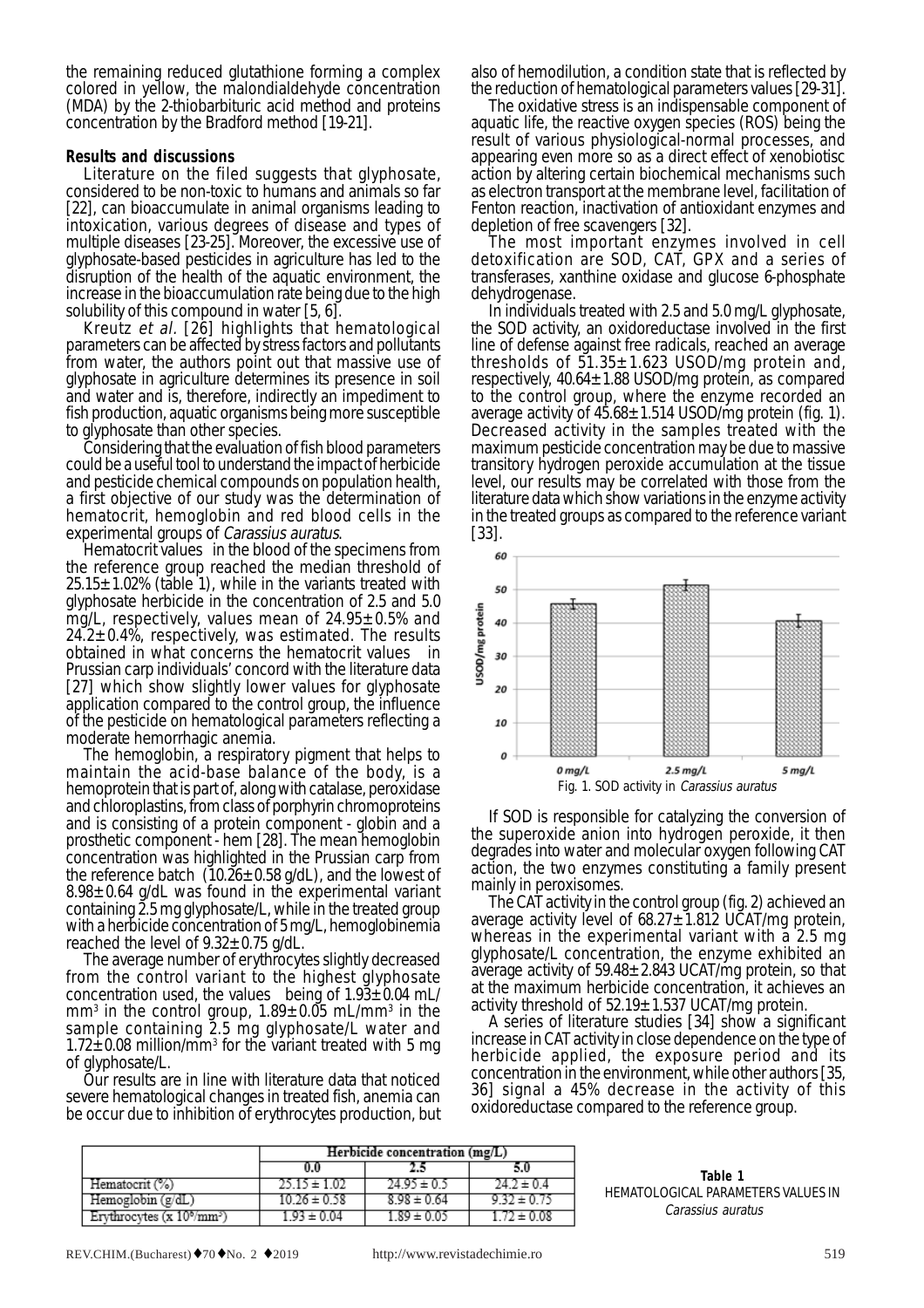

Fig.2. CAT activity in Carassius auratus

An important peroxidase in the metabolization of numerous organic peroxides, including hydrogen peroxide, is GPX, the activity values for this enzyme in the experimental variants treated with glyphosate being lower compared to the control batch, at a concentration of 2.5 mg/L the mean activity being equal with  $1.94\pm0.15$  UGPX/ mg protein, while in the group treated with 5.0 mg glyphosate/L, the median activity threshold was of 2.45±0.18 UGPX/mg protein, a value slightly lower than

that of the untreated group  $(2.85 \pm 0.11 \text{ UGPX/mg} \text{ protein})$ .<br>The scientific literature [37] shows a decrease in the activity of antioxidant SOD, CAT, GPX and glutathione-Stransferase enzymes in fish exposed to the action of glyphosate-based pesticides, enzyme inhibition being a mechanism by which can be put into evidence the degree of the oxidative stress produced by this herbicide.



The antioxidant defense due to oxidative stress enzyme A.L., MARSHALL, E.J.P., SANIN, L.H., Coca and Poppy Eradication in activity fails to neutralize enough free radicals produced during Colombia: Environmental and Human Health Assessment of Aerially biotransformation processes, resulting in the installation of Applied Glyphosate. In: Ware, G.W., Whitacre, D.M., Gunther, F.A. membrane lipid peroxidation, implicitly the accumulation of (eds.) Reviews of Environmental Contamination and Toxicology. reactive aldehydes of the MDA type, marker of the oxidant status of the animal organism [38]. Thus, the use of glyphosate



the installation of oxidative stress, confirmed by the high level of MDA detected in the muscle tissue  $(148.69 \pm 10.64)$ nM and  $155.97 \pm 12.87$  nM, respectively) compared to the untreated experimental variant  $(124.68 \pm 9.15 \text{ nM})$ .

### **Conclusions**

The analysis of the experimental results on the influence of glyphosate in the concentration of 2.5 and 5.0 mg/L, respectively, on some hematological and biochemical parameters in Carassius auratus L., allowed us to formulate the following general conclusions:

- the hematocrit and hemoglobin values, as well as the erythrocytes number have slightly decreased by comparison with the reference batch, indicating the occurrence of a moderate anemia, those three hematological indices being considered markers of the body's anemic profile.

- the oxidative stress enzyme activity, as well as MDA concentration - as a marker of lipid peroxidation, varied more or less significantly as compared to the control sample, in close correlation with the administered glyphosate concentration.

## **References**

1. CEREJEIRA, P. V., BATISTA, S., PEREIRA, T., SILVA, E., VALÉRIO, M.J., SILVA, A., FERREIRA, M., SILVA-FERNANDES, A.M., Water Res., **37**, 2003, p. 1055.

2. CAVAS, T., KONEN, S., Mutagenesis, **22**, 2007, p. 263.

3. PESCE, S., FAJON, C., BARDOT, C., BONNEMOY, F., PORTELLI, C., BOHATIER, J., Aquat. Toxicol., **86**, 2008, p. 352.

4. MA, J., BU, Y., LI, X., Environmental Toxicology and Pharmacology, **39**, 2015, p. 1.

5. PERUZZO, P.J., PORTA, A.A., RONCO, A.E., Environ. Pollut., **156**, 2008, p. 61.

6. BOLOGNESI, C., CARRASQUILLA, G., VOLPI, S., SOLOMON, K.R., MARSHALL, E.P., J. Toxicol. Environ. Health A, **72**, 2009, p. 986.

7. NEDELKOSKA, T.V., LOW, G.K.C., Anal. Chim. Acta, **511**, 2004, p. 145.

8. DUKE, S.O., POWLES, S.B., Pest. Manag. Sci., **64**, 2008, p. 319.

9. PAGANELLI, A., GNAZZO, V., ACOSTA, H., LÓPEZ, S.L., CARRASCO, A.E., Chem. Res. Toxicol., **23**, 2010, p. 1586.

10. APARICIO, V.C., DE GERÓNIMO, E., MARINO, D., PRIMOST, J., CARRIQUIRIBORDE, P., COSTA, J. L., Chemosphere, **93**, 2013, p.1866.

11. HELANDER, M., SALONIEMI, I., SAIKKONEN, K., Trends in Plant Science, **17**, no.10, 2012, p. 569.

12. KACZYNSKI, P., £OZOWICKA, B., Open Chem., **13**, 2015, p. 1011. 13. SOLOMON, K.R., ANADÓN, A., CARRASQUILLA, G., CERDEIRA, Reviews of Environmental Contamination and Toxicology, **190**. Springer, New York, NY, 2007.

in the concentration of 2.5 and 5.0 mg/L, respectively, led to \_14. GIESY, J.P., DOBSON S., SOLOMON K. R., Rev. Environ. Contam. Toxicol., **167**, 2000, p. 35.

> 15. GEORGE, J., PRASAD, S., MAHMOOD, Z., SHUKLA, Y., J. Proteom., **73**, 2010, p. 951.

> 16. BAI, S.H., OGBOURNE, S.M., Environ. Sci. Pollut. Res., **23**, 2016, p. 18988.

> 17. MESNAGE, R., DEFARGE, N., SPIROUX DE VENDÔOMOIS, J., SERALINI, G.E., Food Chem. Toxicol., **84**, 2015, p. 133.

> 18. MISAILA, C., DUMITRU, G., Fiziologia animalelor si a omului. Lucrãri practice. Ed. Tehnopress, Iaºi, 2010.

> 19. DOBRIAN, A.D., DAVIES M.J., SCHRIVER S.D., LAUTERIO T.J., PREWITT R.L., Hypertension, **37**, 2001, p. 554.

> 20. DUMITRU, G., TODIRASCU CIORNEA, E., HRITCU, L., SANDU, I.G., Rev. Chim. (Bucharest), **69**, no. 5, 2018, p. 1194.